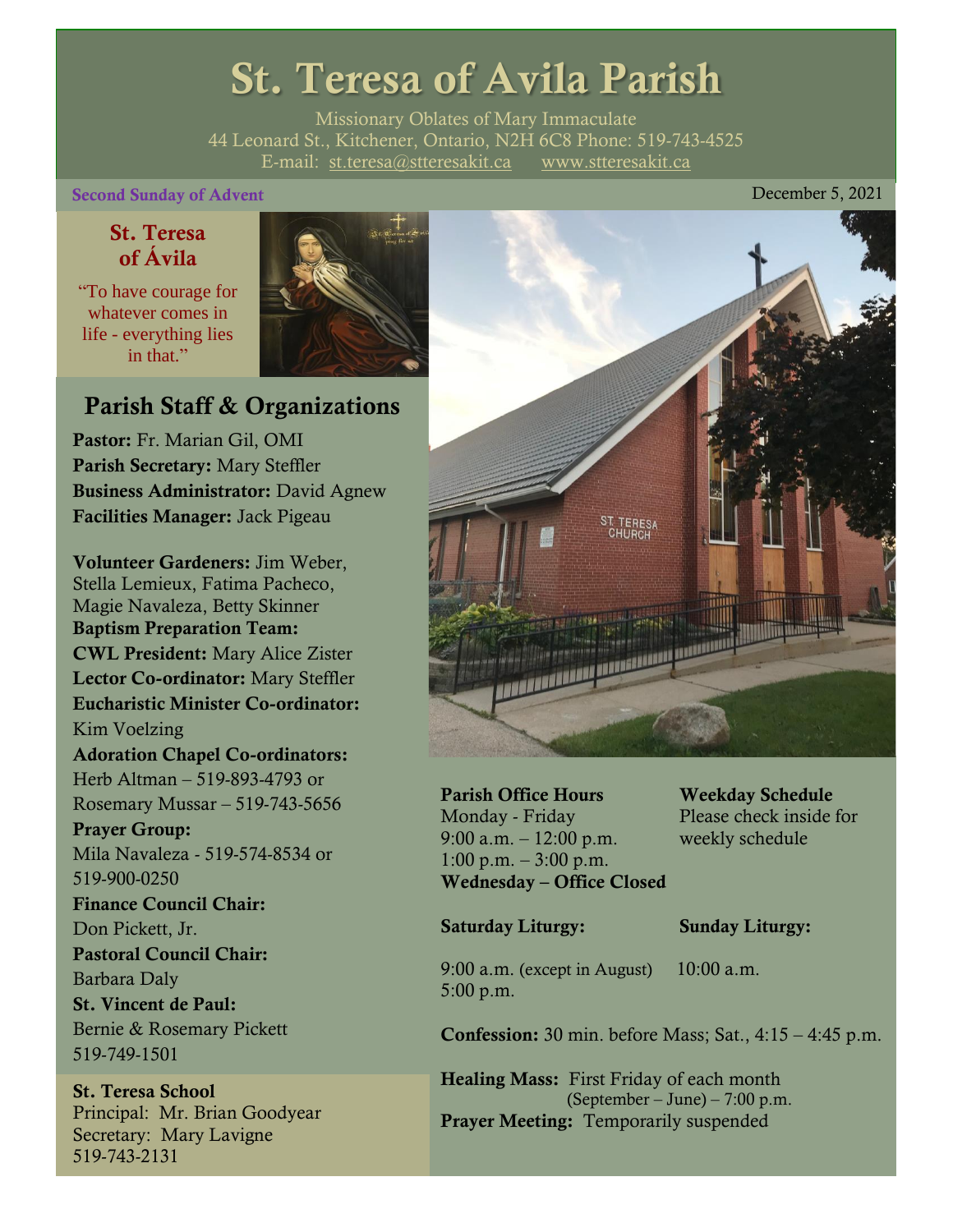# Second Sunday of Advent December 5, 2021

# Second Sunday of Advent

The central figure in today's Gospel is John the Baptist. This week and next, our Gospel readings invite us to consider John the Baptist and his relationship to Jesus. John the Baptist appears in the tradition of the great prophets, preaching repentance and reform to the people of Israel. To affirm this, Luke quotes at length from the prophet Isaiah. **John baptizes for repentance and for forgiveness of sins, preparing the way for God's salvation.** We are also called to be prophets of Christ, who announce by our lives the coming of the Lord, as John did.

During the season of Advent, John the Baptist reminds us that our repentance is another way in which we can prepare for the Lord's coming and our celebration of Christmas. Each one of us is invited to take advantage of the Sacrament of Reconciliation in order to be reconciled with God and other people.



**The Immaculate Conception Novena -** This Novena will take place in our parish from November  $29<sup>th</sup>$  – December  $7<sup>th</sup>$ , following each Mass. The Feast of the Immaculate Conception is an important day for us to reflect on Mary's life. It is vital to strive to imitate Mary as the ideal example of the Christian life lived for God. This Novena will give us the opportunity to ask Mary to give each of us the grace to imitate her profound love of God. Please join us for this special spiritual journey.

**OBLATE FEAST DAY** - on December 8<sup>th</sup>, 2021 about 4,000 Missionary Oblates of Mary Immaculate around the world will celebrate their patronal Feast of the Immaculate Conception of the Blessed Virgin Mary. This religious community was founded by St. Eugene de Mazenod in 1816 in France. The first Oblate missionaries came to Canada in 1841. At this moment, they work in 68 countries including Canada where they have three Oblate Provinces and about 500 members working in different ministries.

"Don't let your sins turn into bad habits." St. Teresa of Ávila

Diocese of Hamilton Prayer Calendar 2021

December 6 – Rev. Lajos Angyal December 7 – Rev. Joseph Durkacz December 8 – Order of Preachers (Dominican) (O.P.) December 9 – Rev. Emmanuel Azike, O.P. December 10 – Rev. Thomas Manninezhath, C.M.I. December 11 – Rev. Zygmunt Baranowski December 12 – Third Sunday of Advent

# Vocations

# Second Sunday of Advent December 5, 2021

Could God be calling you to be a priest, deacon, brother, or sister to help our world of today to truly "prepare the way of the Lord"? Contact Bishop Wayne Lobsinger, Director of Vocations and Priestly Formation, Diocese of Hamilton, (905-528-7988).

[vocations@hamiltondiocese.com](mailto:vocations@hamiltondiocese.com)  <https://hamiltondiocese.com/vocations/>

# *Serra Prayer for Vocations*

O God, Who wills not the death of a sinner, but rather that he be converted and live, grant we beseech You, through the intercession of the Blessed Mary ever Virgin, Saint Joseph her spouse, Saint Junipero Serra, and all the saints, an increase of labourers for Your church, fellow labourers with Christ to spend and consume themselves for souls, through the same Jesus Christ, Your Son, Who lives and reigns with You in the unity of the Holy Spirit, One God forever and ever. Amen.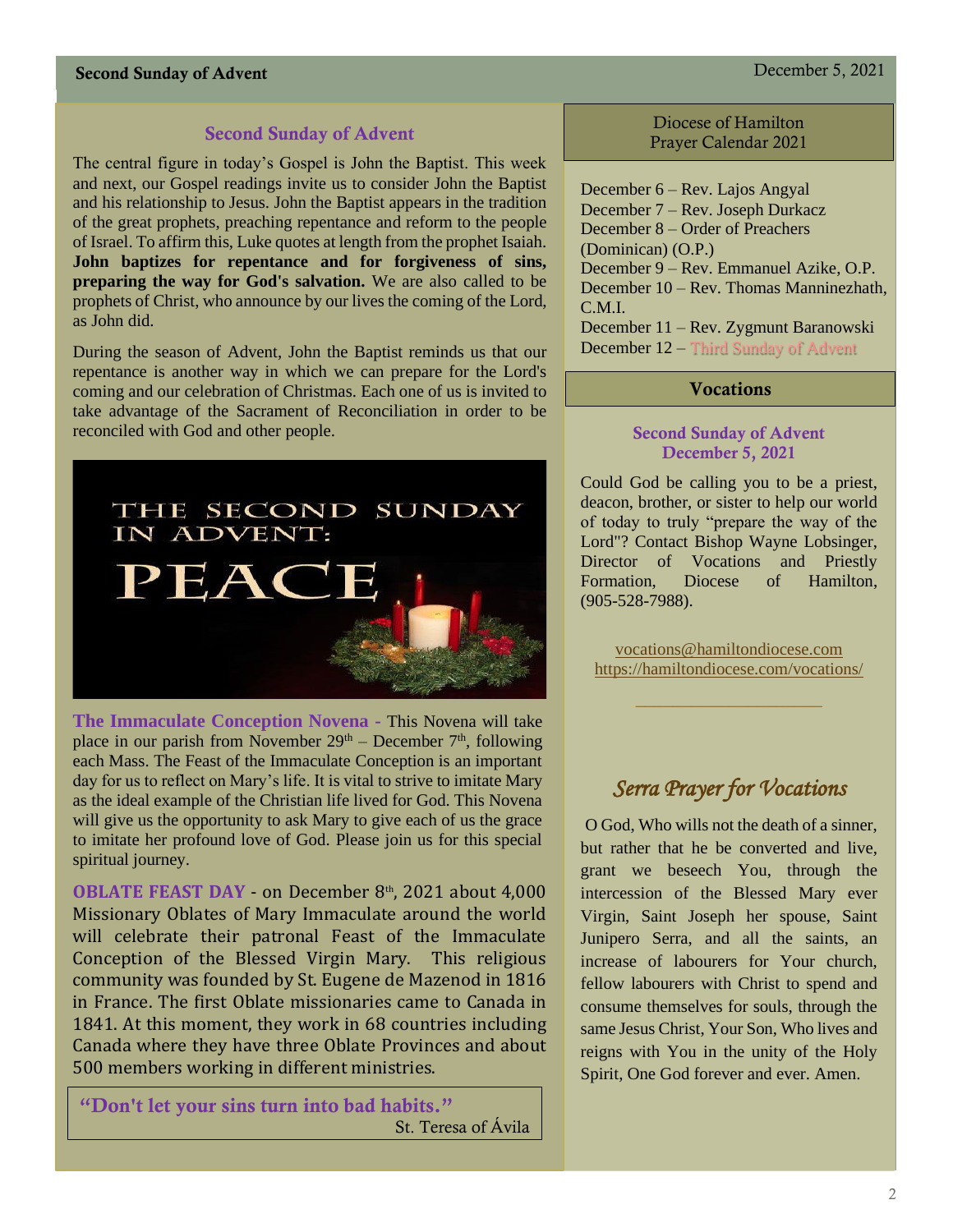Christmas Season – Mass Registration – Due to ongoing Covid protocols, we are requesting that you register for the Christmas Masses. Please call the parish office or click on the following link: [http://stteresakit.ca/?page\\_id=2434](http://stteresakit.ca/?page_id=2434)

# Preparing for Confirmation and First Communion & Reconciliation – Important Dates:

#### Confirmation –

December 10, 2021 – Deadline for "Actions speak louder than words" to be handed in.

December 12, 2021 at 10:00 a.m. - Holy Mass: "Actions speak louder than words" - Confirmation Candidates will present their projects. Each candidate will receive a Sunday Missal for Young Catholics.

December 15, 2021 at 7:00 p.m. - Catechetical Session 1: "Discovering the grace of prayer" (parents & candidates)

#### First Reconciliation and First Communion **–**

December  $5<sup>th</sup>$ , 2021 at 10:00 a.m. Holy Mass with the Rite of Enrollment for Communion Candidates.

December 15, 2021 – Deadline for "Actions speak louder than words" to be handed in.

December 16, 2021 at 7:00 p.m. - Catechetical Session 1: "Discovering the grace of prayer" (parents & candidates)

December 19, 2021 - Holy Mass: "Actions speak louder than words" (presentation of projects that FC candidates selected as a way of building relationship with the parish)

Sunday, December 12th – All are invited to bring your Baby Jesus figurines from your homes to Mass on Sunday, December 12th at the 10 a.m. Mass to be blessed as we too celebrate Bambinelli Sunday. After the blessing you are encouraged to take your 'Bambinelli' home and place it in a gift box, wrap the box and save it for Christmas. Let this be the first gift you open on Christmas Day - as you lay Jesus in the Manger, allow this moment to be a reminder of the great blessings we receive at Christmas.

The Divine Mercy Chapel is now open for Adoration of the Most Blessed Sacrament, Monday to Friday, 9 a.m. to 8 p.m. Please see the Chapel Guidelines as you enter the chapel. To sign up, please call the parish office - 519-743-4525.

# **Mass Intentions December 6, 2021 – December 12, 2021**

Tuesday, December 7, 2021 – **7:00 p.m.**  *Memorial of Saint Ambrose, Bishop and Doctor of the Church*

 **Group Mass Intentions + Zofia Czyzak –** *Krystyna Krolak* **For healing for Theresa Schaefer –** *K-W Right to Life* 

Wednesday, December 8, 2021 – **8:30 a.m.** *Solemnity of the Immaculate Conception of the Blessed Virgin Mary* **+ Larry Wismer –** *Joan Wismer*

Thursday, December 9, 2021 – **8:30 a.m. Holy Souls –** *Moser Family*

Friday, December 10, 2021 – **8:30 a.m.** **+ William & + Dorothy Barrett –** *Bill & Odessa Barrett*

Saturday, December 11, 2021 –

 **9:00 a.m.** – **+ Sister Anne Rektor –** *Moser Family*

**5:00 p.m.** – **+ Leona Grobe** – *Peter Grobe*

Sunday, December 12, 2021 – **10:00 a.m.** – **Third Sunday of Advent** – **(National Day of Prayer in Solidarity with Indigenous Peoples)** – Year C – **Parishioners of St. Teresa Parish** 

#### Live-streaming on Zoom

The **10 a.m. Sunday Mass** will be live-streamed. To join Father, click on the following link: <https://zoom.us/j/5887658626> Password: 274733

# **Stewardship Report November 28, 2021**

| Building and Maintenance \$ 455.00 |  |
|------------------------------------|--|

Thank you to those who continue to remember the parish through financial donations - We appreciate your continued support!

Offertory Collection – Please note that we have resumed the usual manner of taking up the collection, by the Ushers, during the Offertory, at Mass. Thank you for your continued generosity to our parish!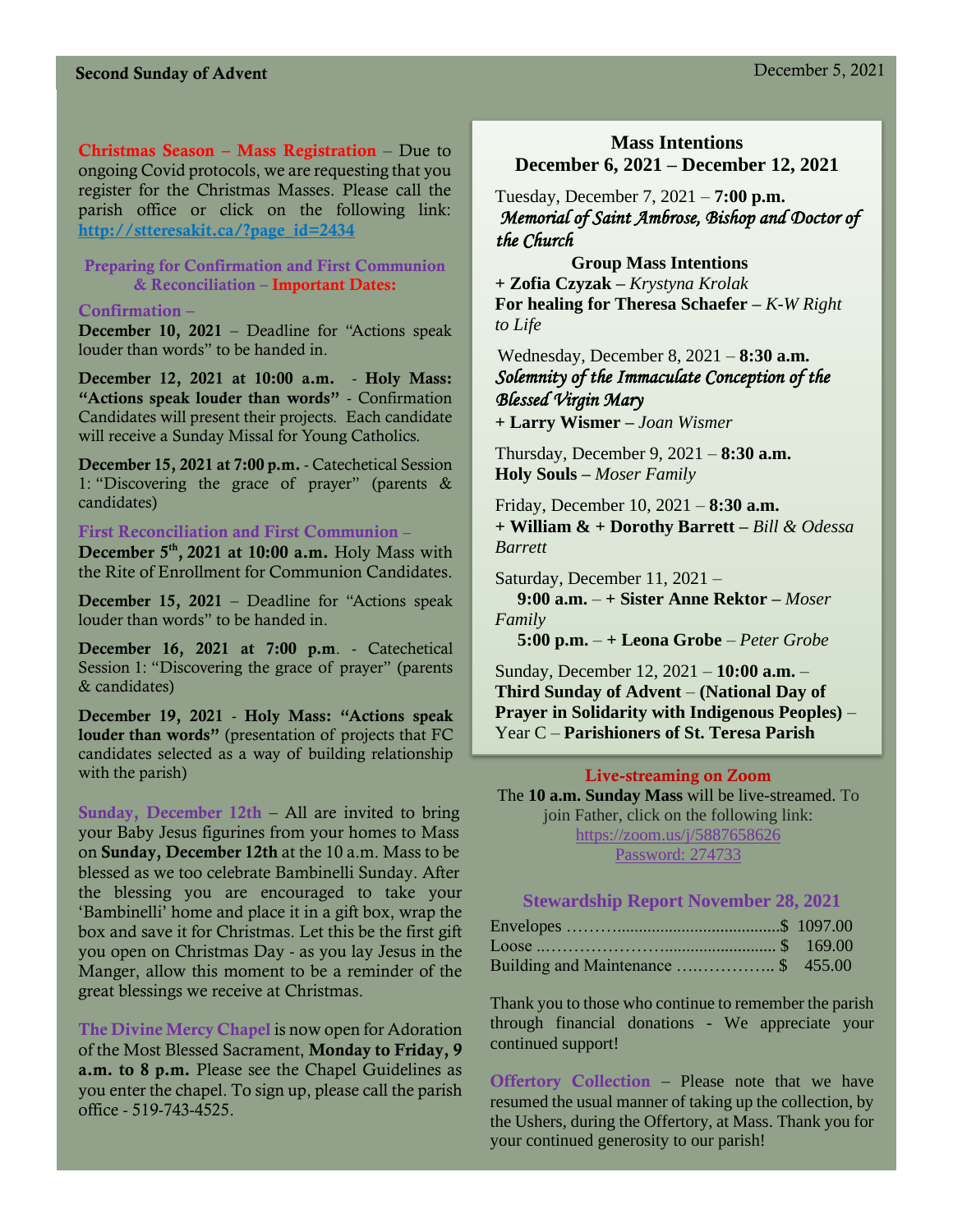Mass Intentions for 2021 – The offering of Mass for the deceased, the sick, a personal intention, in thanksgiving, a special intention such as an anniversary, birthday, etc. is an act of deep faith and a most excellent way of remembering a loved one. Please call the parish office if you would like to request a Mass.

Parish Office – *Important Up-dated Information*  Our Parish Office is open Mon., Tues., Thurs. and Fri. from 9 a.m. – 3 p.m. Following diocesan protocols, admittance to the parish office is by appointment only and you are required to wear a mask. For an appointment, please call or email the parish office, 519-743-4525 or st.teresa@stteresakit.ca

**University Chaplaincy in the Diocese of Hamilton:**  The Office for Evangelization and Catechesis has produced a video showcasing the wonderful ministry of our Diocesan University Chaplaincy Centres. To view: [https://hamiltondiocese.com/offices/evangelization](https://hamiltondiocese.com/offices/evangelization-catechesis/young-adult-ministry)[catechesis/young-adult-ministry](https://hamiltondiocese.com/offices/evangelization-catechesis/young-adult-ministry)

**The 2021 – 2023 Synod of Bishops** brings an invitation from Pope Francis to embark on a journey together. How can you get involved? Offer your thoughts on how we can deepen our communion in the Lord and how all members of the Church can participate more fully in its mission. Visit: [https://hamiltondiocese.com/synod/#about.](https://hamiltondiocese.com/synod/#about)

**Year of Amoris Laetitia Family - Hamilton Diocesan Speaker Series -** The kick off to the Diocesan speaker series, meant to celebrate the year, will be in January, with a special three-part presentation by Bishop Lobsinger, with input from the Pastoral Offices staff. The evening sessions will be held from 7-8:30 p.m. on Jan. 12th, 19th and 26th, and will unpack the great wisdom in Amoris Laetitia: The Joy of Love in Families and Church. The presentations, by Zoom, are meant to engage all members of the Diocese in looking at both the challenges and blessings of families in the world today. Check the Diocesan website at <https://amorislaetitia.hamiltondiocese.com/> for more information about both the year and the Diocesan Speaker Series. Online registration will be necessary to receive the link, where you can join in by phone or internet. For more information contact Teresa Hartnett at [thartnett@hamiltondiocese.com,](mailto:thartnett@hamiltondiocese.com) or 905-528-7988 ext. 2250.

Publication of Banns of Ordination **-** Mr. Carlos Arturo Diaz is scheduled to be ordained to the Transitional Diaconate at 7:00 p.m. on Tuesday, December 28, 2021 at the Basilica of Our Lady Immaculate, Guelph, Ontario. If anyone knows of a serious cause why this Ordination should not take place, please notify your Parish Priest. Let us all pray that Mr. Carlos Diaz will be a good and faithful servant of the Lord and His Church.

**Canadian Food for Children Collection -** This year we are collecting hygiene products for Canadian Food for Children. There is a desperate need for toothpaste, toothbrushes, shampoo and hand soap. Bins will be at the main entrance of the church for the next few weeks until Christmas. Please be generous to those who have so, so much less than we do.

CWL Membership - the membership fee is \$25 and young ladies 16 and over are eligible to be members. For those who pay their membership by December 15, 2021 we will have a draw for a free membership. We welcome and appreciate the participation of young women.

Silent Auction – **OPEN TO ALL PARISHIONERS** Our Online Silent Auction can be found here: **<https://www.32auctions.com/StTeresaCWL2021>** The auction will be closing on Sunday December 5th at 5:00 PM. Get your final bids in!

Visits to Shut-Ins at their Home and in Retirement/Nursing Homes - our ladies are resuming visits to those who are not able to attend Church services. At Christmas and Easter, Father Marian comes with us to attend to their spiritual needs as they request. Our visitors must be double vaccinated and practice all Covid protocols. Those we visit must not have any symptoms. If you know anyone who would like a visit or if you would like to help, please contact the parish office.

Prayer Shawls Ministry - If you or anyone you know would like a blessed prayer shawl, hand-made by members of St. Teresa Parish, please contact the office and someone from the Prayer Shawl Ministry will contact you. Our CWL gives knitted and crocheted prayer blankets to newly baptized babies. All prayer shawls and blankets have been blessed by a priest. If you would like to help out by making prayer shawls, or baby blankets, please contact the office.